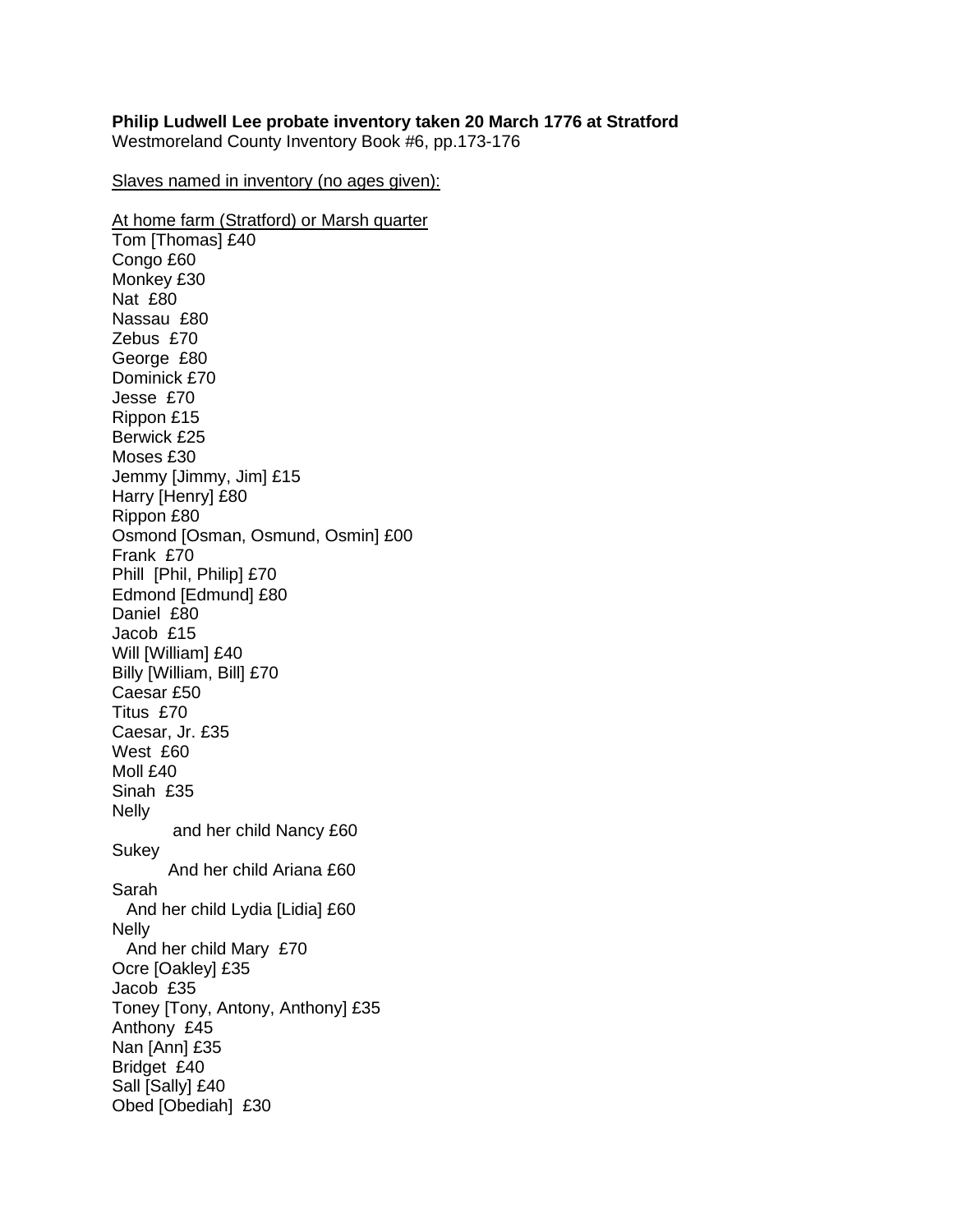Harry £25 Molly £35 Lucy £35 Marcus £25 Beck [Becky, Rebecca] £25 Fick And her child Charity £60 **Gilbert**  And Randall boys £30 Clare [Clear] £20 Bridget £12 Emma £0 Eve £15 Clem £15 Phoebe [Phebe] £15 Billy [Bill, William] £25 Charlotte £10 Chloe £15 Sally [Sall, Sarah] £30 Abel £12 Patty And her child Esther £70 **Scissely**  And her child Milly £65 Joe £20 Amon £15 Rachel [Rachael] £50 Sib [Sibby, Sibbie, Sibella] £60 Milly [Mildred] £50 Boson [Boatswain] £35 Banter £30 Patty [Pat, Patricia] £20 Old Rose £0 Old Peg £0 Sarah £0 Bede [Bead] £15 Philander £20 Rose £25 At the Upper Clifts quarter: Davy [David] £70 London £70 Cager [Cudjo, Kajah] £70 Frank £80 Dick [Richard] £70 Benwick's [Berwick's] Dick [Richard] £70 Titus £80 Grace And her child Alice £70 Jemmy £60 Judy [Judith] £50